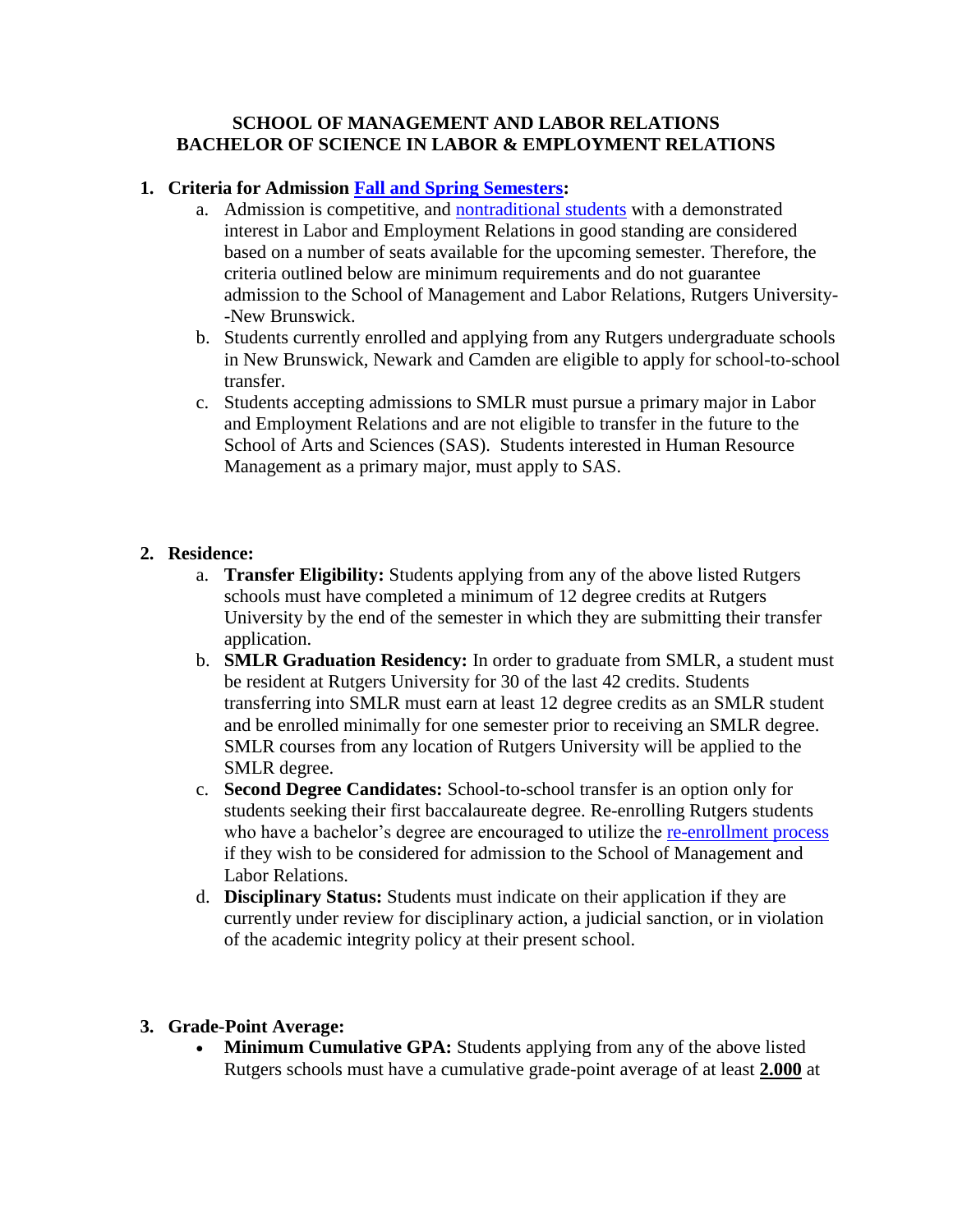Rutgers University by the end of the term prior to a school-to-school transfer application.

Students must earn no grade lower than a C in the major to graduate.

# **4. School of Enrollment:**

- By submitting an application, a school-to-school transfer student declares his/her intention to enroll at the School of Management and Labor Relations (SMLR) in the program of Labor and Employment Relations (579). The dean's office will notify the University Registrar to record the student's school of registration as the School of Management and Labor Relations (SMLR) (school code #37) upon the student's acceptance of admission.
- **5. Transcript Review: All previously earned transfer credits, Rutgers degree credits and grades will be reviewed in compliance with the School of Management and Labor Relations (SMLR) academic policies.** 
	- Students should be aware that the School of Management and Labor Relations will review their present college's transcripts and/or may adjust credits in accordance with SMLR policy.
	- a. **Missing Grades:** Grades of NG, TF, TZ, or INC will be calculated into the cumulative GPA as "F" for the purposes of determining admission. Students are expected to have completed all coursework and be issued final grades by the end of the semester in which they apply.
	- b. Once admitted to the School of Management and Labor Relations, all students must remain in compliance with the policies of the School of Management and Labor Relations.

## **6. Conditions:**

- Students must pursue a major in Labor & Employment Relations (579) since it is the only major offered in this fashion by the School of Management and Labor Relations (SMLR). They may have a second major or a minor from another school at Rutgers in New Brunswick.
- Students must remain in good academic standing at their current college and satisfactorily complete the spring semester.
- Any additional conditions will be noted in the notification message to admitted students. Students are responsible for compliance with any conditions specified.

## **7. Required Documents:**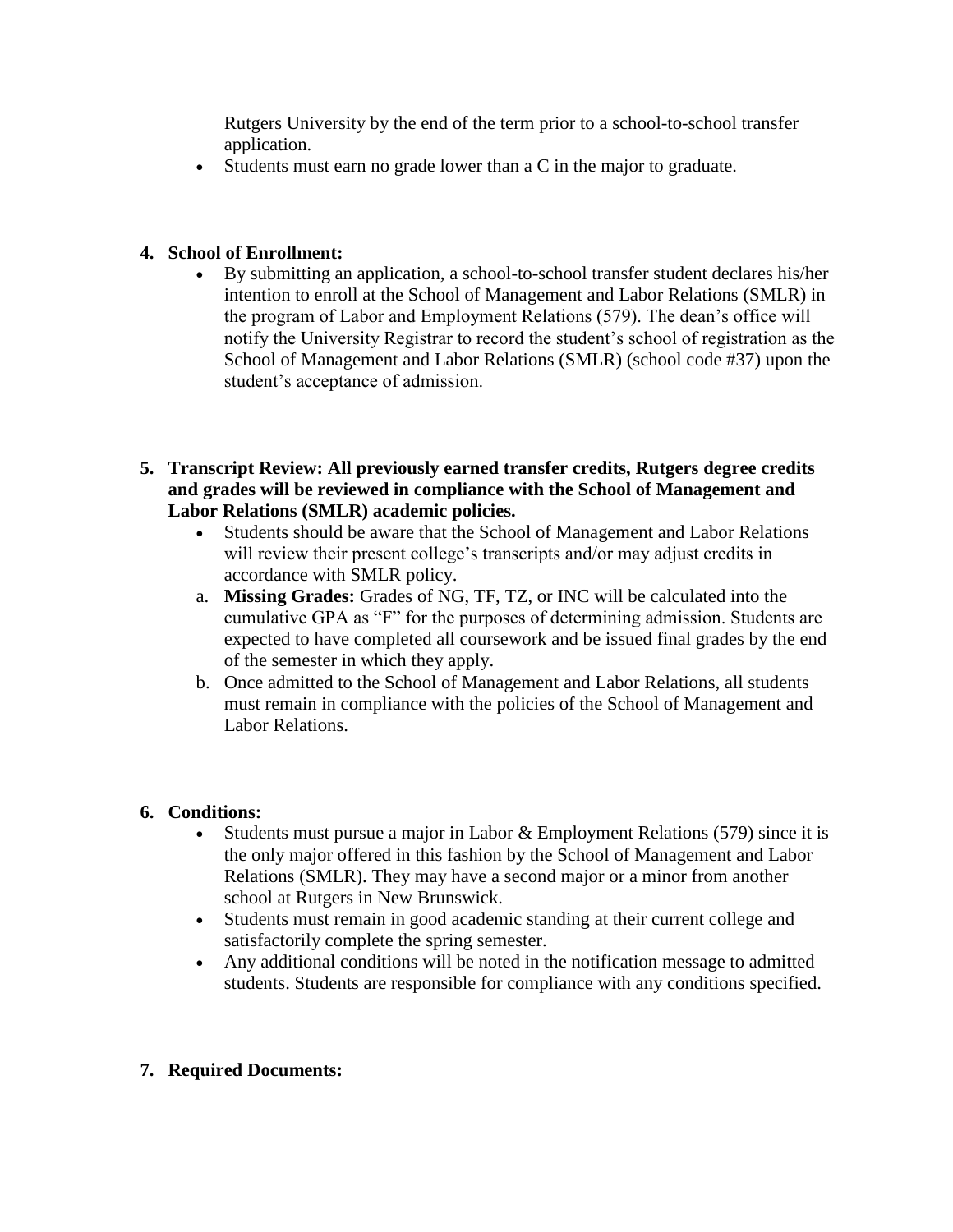- SMLR will review your Rutgers University academic transcript to the SMLR upon submission of the online school-to school transfer application.
- Upon admission to the SMLR students will be notified if updated transcripts from any college(s) they have attended other than Rutgers University are required.

### **8. SMLR Administrative Contact:**

University College-NB Federation Hall-Douglass Campus 4 Jones Avenue New Brunswick, NJ 08901 848-932-1599 [ucc@rutgers.edu](mailto:ucc@rutgers.edu)

### **9. [Graduation Requirements:](http://smlr.rutgers.edu/labor-and-employment-relations/requirements)**

 All students should review the SMLR graduation requirements. These are available at Degree Navigator at<http://nbdn.rutgers.edu/>

#### **10. General Advising/Registration Information:**

University College-NB Federation Hall-Douglass Campus 4 Jones Avenue New Brunswick, NJ 08901 848-932-1599 [ucc@rutgers.edu](mailto:ucc@rutgers.edu)

#### **11. Withdrawal of Application**

 Prior to a decision, an applicant may withdraw his/her application by visiting the status screen and inserting the letter "W" in the decision field.

#### **12. Withdrawal After Admission**

 If an admitted student is unable to enroll at the School of Management and Labor Relations, he/she must select the "Decline Transfer" button displayed in their admission email within the timeframe indicated so that his/her college of registration may be modified accordingly. Without this notice, the school of registration will remain as School of Management and Labor Relations (school code #37).